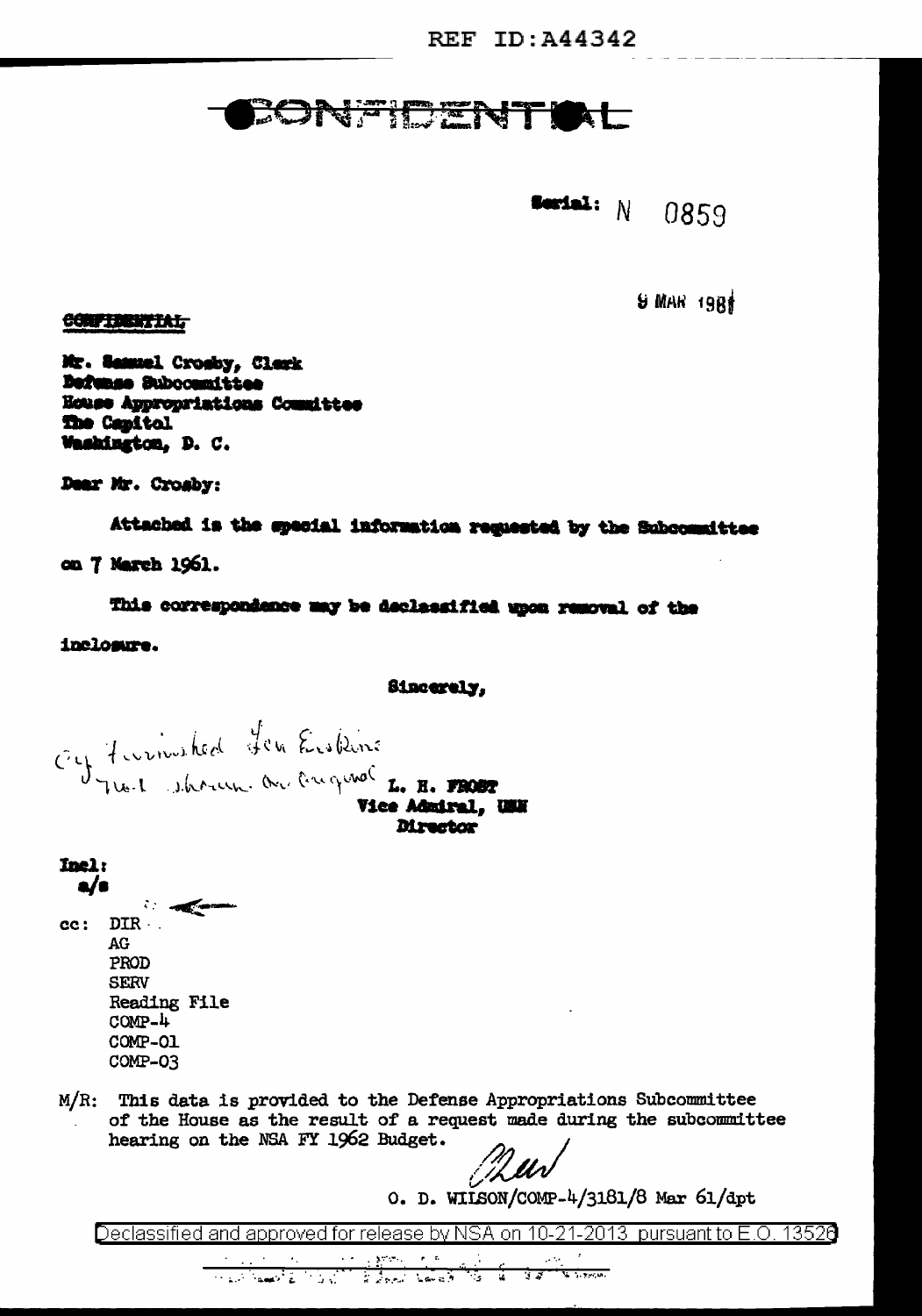## STATEMENT ON SOVIET ROCKET FAILURES

"Vice President Mixon points out that the Russians still have not presented official proof to support their claim of crash-landing a rocket on the moon. Mixon told newsman in New York City last night that none of us really know that it is on the moon.

"(Nixon also told newsman that this latest Russian space exploit -in his words -- is hathing to get hysterical about'. He emphasised that scientifically and educationally, we are well shead of the flowlets. But he pointed out that in selence, sometimes we're abend and sometimes they're shead  $\ldots$  . But that over-all, we are absed.)

"(The Vice President also disclosed that the Russians had tried and failed 3 times in the last 2 weeks to land a rocket on the moon. He said Saturday's attempt was the 4th . . . and apparently it was successful.)"

-- Associated Press News Release, 22 January 1960

(PAGE 2155 of CLASSIFIED TRANSCRIPT)